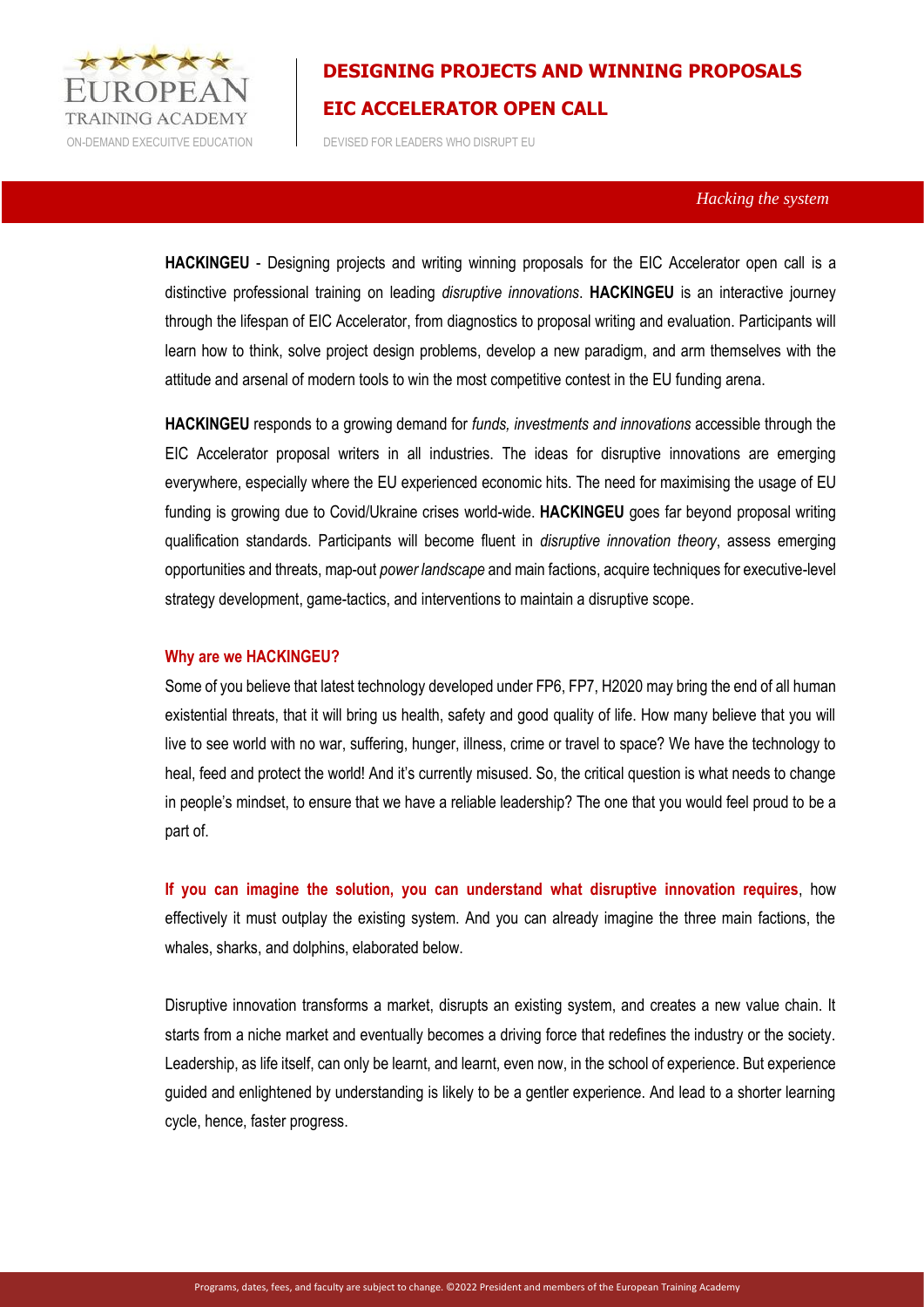

ON-DEMAND EXECUITVE EDUCATION DEVISED FOR LEADERS WHO DISRUPT EU

### *Hacking the system*

According to Forbes nearly hundredth people make the world turn for 8 billion humans on planet Earth. Symbolically implying each whale influence over approximately 100 mil of people. The whales' paths to power are surprisingly old-style for majority determined by their background and networks. With several exceptions. A few of them became the power elite by leading the disruptive innovations. Waging wisely how to use the sources of personal power, effort, expertise, charisma and legitimacy. Maximizing positions of centrality, criticality, flexibility, relevance and visibility. Selecting proper strategy to Influence others. Assertively responding to inappropriate influence attempts by others. And increasing authority via upward influence. From a 'power elite's viewpoint, whales want to be on the lookout for a possibly disruptive technology, more as a risk than an opportunity. Disruptive effect of implementation of change, especially new technology, creates many threats and opportunities.

*The second faction is formally appointed by the whales* to manage the world's mess and preserve the system. Sharks, those who control the dominant frameworks of power, like the armed-forces, economy, politics and similar institutional frameworks. Organizations they manage can be looked at as a fine weave of influence patterns whereby individuals or groups seek to influence others to think or act in particular ways. The distance between their formally proclaimed goals and existing practices is hard to swallow, even with the most creative post-truth theories.

**People don't trust the system. With a good reason**. Sharks who constitute frameworks of power are continuously failing to confront complexity and inter-dependencies of global challenges. The system had collapsed, globally. Not every soul in institutions is incompetent, arrogant, or unscrupulous opportunist, but those are their trademarks. And for those who differ from the dominating power culture the choice of strategies for progress is limited. To outperform the system in its own game, is like 'beating the casino' on the long run. You can only run a casino. Develop a conceptual framework for understanding where power comes from and identifying critical sources of political conflict. Practice diagnostic skills that will enable you to map out the political landscape, understand others' perspectives, and learn to predict their actions. Assess your own power bases and influence style. Build a repertoire of influence tactics to be effective in a variety of contexts and situations. Develop your own strategy for seizing and exercising power and influence.

**All businesses and governments are more or less hierarchical in structure.** Dominant value, 'the gain' is imposed top down like in a pyramidal scheme. Globalization contributed to the mess, as the facade change, behind which the "real" life of the old practices blossomed internationally. Aggressive cultures got the access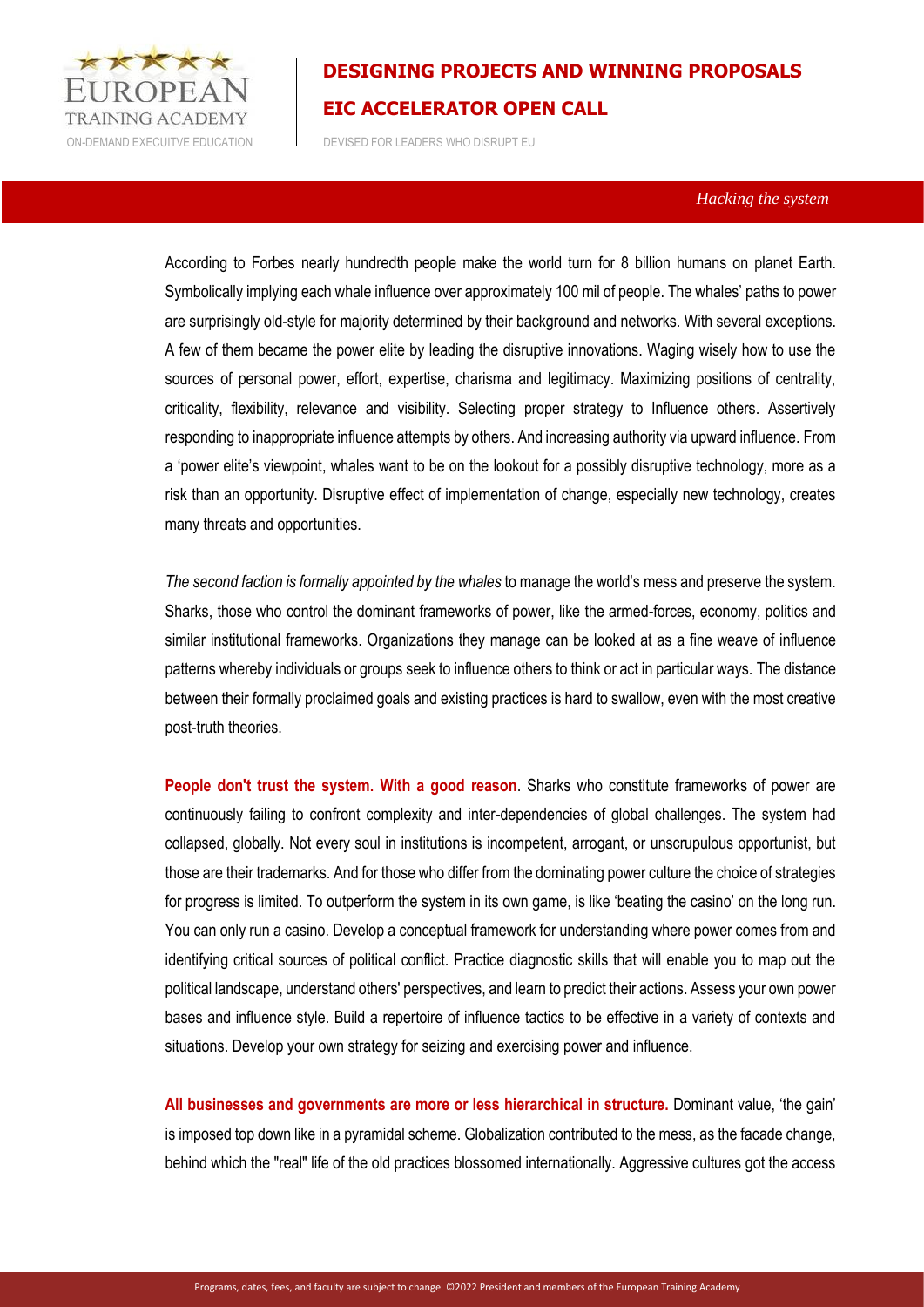

ON-DEMAND EXECUITVE EDUCATION DEVISED FOR LEADERS WHO DISRUPT EU

### *Hacking the system*

to every local market. It's easy to spot the differences between the key formal and informal "rules of the game", and to identify and decipher the "unwritten rules" which underpin their tactical manoeuvring. Sadly, everybody exposed to the mainstream media had to learn the rules of the game of perpetual warfare or elections frauds. Confronting the leaders with their lack of capacity is dangerous. Asking them to leave behind something they have lived with for years, practically invites them to get rid of you. And for insiders, the system' deficiencies are the most profitable niche markets.

People, We, humans are very limited. Individually we have limited capacity to process the widest range of information while we are making decisions, individual human intelligence is insufficient to deal with the complexities of the challenges that we are facing. And to overcome the information overload. Human brain can cope effectively with an information stream, which corresponds to up to 800 characters per minute and managers receive over 4000.

### **What differentiates the best performers from their peers?**

One element of the solution is reduction of information overload and understanding the key variables for success. The second is, to better leverage the common intelligence. In a nutshell to build the personal immune system, and mindset to use prosthesis - the networking and technology to increase our capacity.

The system is tuned to profit on conflicts, increasing fragmentation and the tension and frustration. Enforcing competition. New value chains develop on collaboration to profit on the system deficiencies. Outperforming the system in its own game is the only more profitable option than leading the system.

And lastly the grassroots faction the Dolphins – those striped off their human rights and freedoms, hope to prosper, enslaved by the system, sacrificed for the well-being of others, fighting for survival.

From their perspectives, something has gone - and is going - seriously wrong. They speak about it in every occasion, but their voices are lost in the crowd. We are listening to a chaotic roar of an orchestra dangerously out of hand. Disciplinary excellence bathing in a sea of interdisciplinary incompetence. Expert power. Or willingness to do what others would not. Or legitimate coercive acts of heroism. We can hear the extraordinary multitude and diversity of ideas, initiatives, projects, action plans, road-maps, institutions, technologies, worldwide – without influence, reach or impact.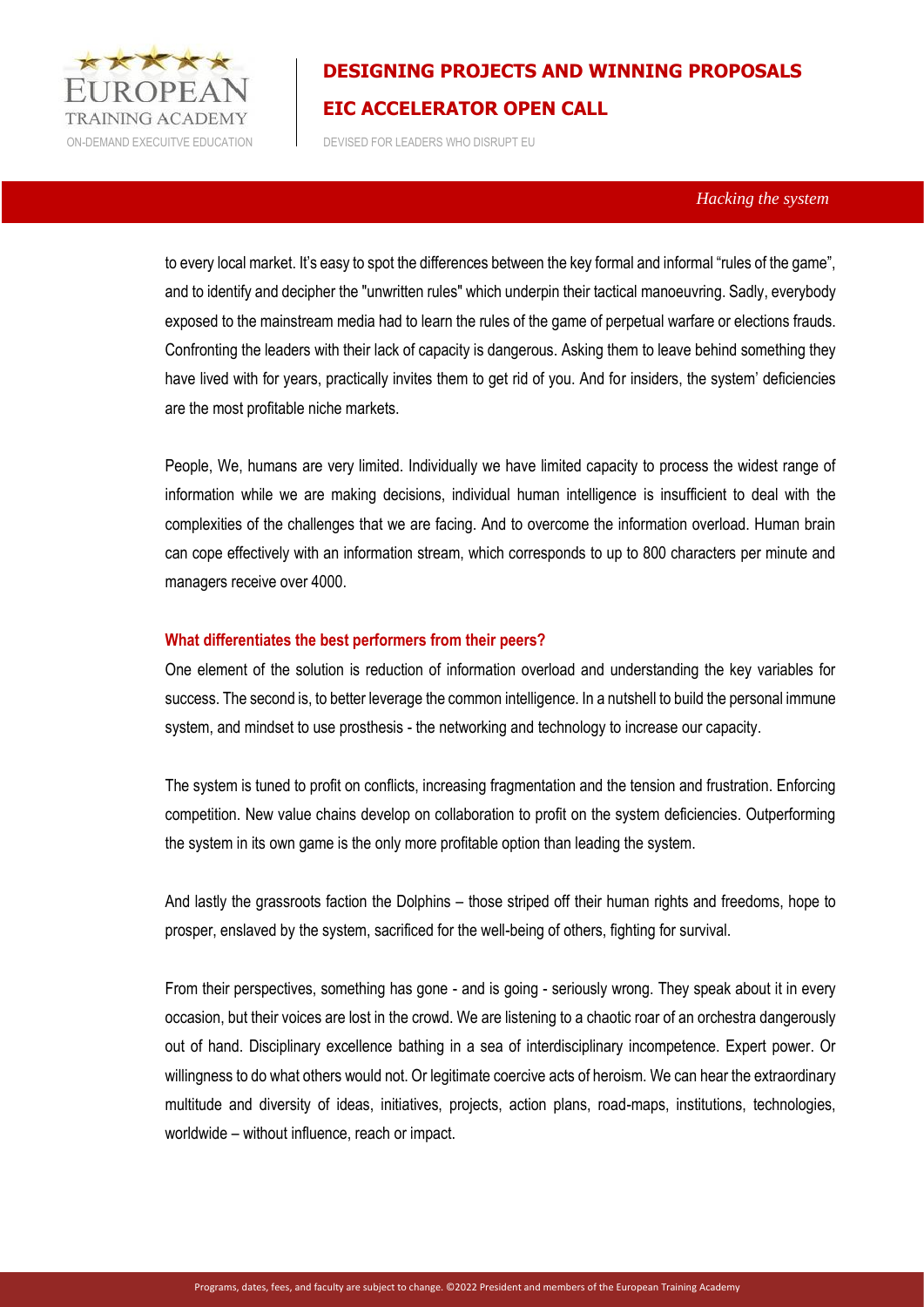

ON-DEMAND EXECUITVE EDUCATION DEVISED FOR LEADERS WHO DISRUPT EU

 *Hacking the system* 

### **HACKINGEU will engage you in unpresented challenges:**

1) The EU Priority is achieving and sustaining the citizens' well-being, security and quality of life. We seem to be moving in the opposite direction, using technology to impose forceful control over mind and actions in every corner of the globe. Is some group refusing to face aspect of reality? That for majority of people on the planet, life is under threat. Is the danger of global war, misuse of technology, climate changes, and extinction real?

2) Can new technology remain the holy grail for the power elite only? Can we find interest for all/other factions to survive? Is it urgent to act or it's acceptable to keep sacrificing the lives of some people? And maximize profits on increased control. Are those who we decide to sacrifice, eventually a threat to the system?

3) Do we have capacity to hack the system? Is it ripe to disrupt governance and markets? Can it be justified as the legitimate and necessary action? Is it urgent? Do we have capacity to use disruptive technologies? It's not hard to imagine after unprecedented failure to cover up top secret wrongdoings of the power elite?

4) Maximal gains from the disruptive technologies are possible if we change a core value set, from technical in focus to relationship oriented – transition of a mindset is necessary for a holistic reconnection. Mobilising everyone we can to transform its tribe. Does the power culture need to change to respond to emerging reality? Some factions need to invent new ways in order to do things very differently?

5) We are facing potentially explosive situation that threatens lives and global stability. The most likely scenarios are clear to many who benefited on previous wars. It's most rational to build Noah's Arks or join the wolf pack rather than to make personal sacrifices for the common benefit. All factions feel as if they backed against the wall. With no desire to give away anything. Can we transform the personal sacrifices into a profitable venture? So that the person or a group dos not perceives giving away as a sacrifice, but rather as an investment? Or trade?

6) **Can you outperform those** who are rigging EU tenders, topics, calls and consortiums, laundering money (i.e. EuropeAid), covering up misdoings (i.e. OLAF), corrupting officials and authorities, misusing information, flooding you with false narratives and controlling your markets?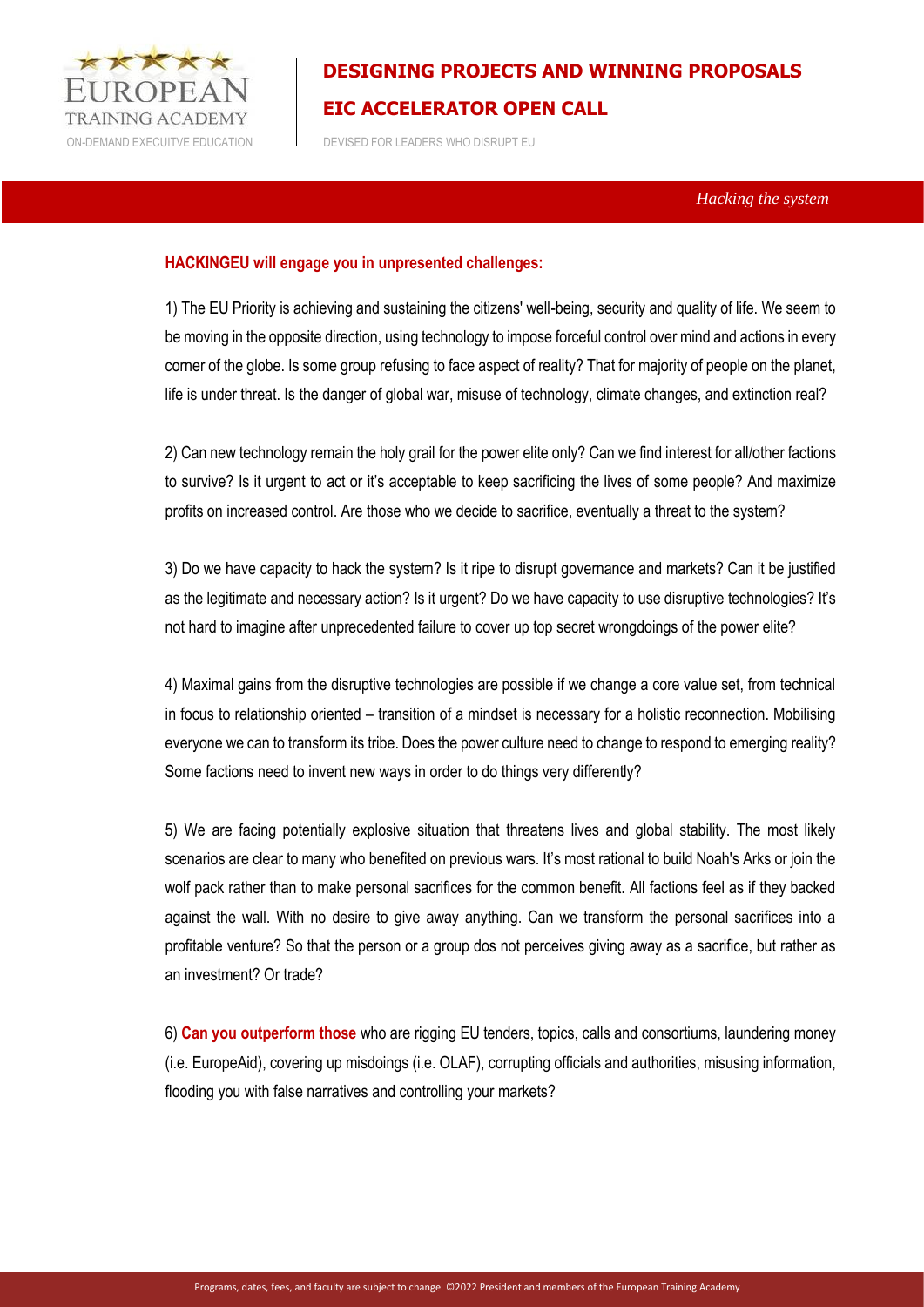

ON-DEMAND EXECUITVE EDUCATION DEVISED FOR LEADERS WHO DISRUPT EU

 *Hacking the system* 

**HACKINGEU** offers an advanced approach for those wishing to use the EU funding in these most uncertain economic times and gain unmatched professional preparation to hack the system and benefit.

**HACKINGEU** provides state-of-the-art knowledge and skills on project leadership and aims at bringing perfection to your day-to-day workflow, maximising the usage of resources and cost vs impact ratio.

Become an expert for the Innovation funding and boost your career with unique set of competences. This exclusive qualification allows you to introduce excellence in your daily operations while leading changes. The mission of this state-of-the art programme is to empower top professional seeking to advance state of the art in the innovation arena, to advance quality of results and impact.

The program develops competencies and skills for designing accelerator projects and proposals satisfying the highest quality criteria and understanding stakeholder issues that enable high impact and sustainability in the most challenging environments. **HACKINGEU** is building the capacity to put in practice **the most advanced methodologies for project leadership** from project idea to follow-up in local communities.

For professionals who have first-hand experience and those who are about to start working in very complex field of EU funding, **HACKINGEU** is a transformational experience offering unmatchable benefits:

- $\checkmark$  Receive a ETA Certificate you are qualified to design EIC Accelerator projects
- $\checkmark$  Boost your career with unique qualification in innovation leadership
- Maximise organisational growth using EU funds
- Get up to speed with the latest rules and guidelines for ongoing funding period
- Receive an exclusive insight into evaluations and preview what follows
- $\checkmark$  Develop vibrant networks across EU institutions in charge for EU funds
- $\checkmark$  Learn how to outperform stakeholder's expectations from project initiation to follow-up
- Benefit from a wide range of topics tailored for your professional and personal needs
- Find out how to make the most out of the financial and auditing control
- Enjoy the interaction with some of the most brilliant minds in the EU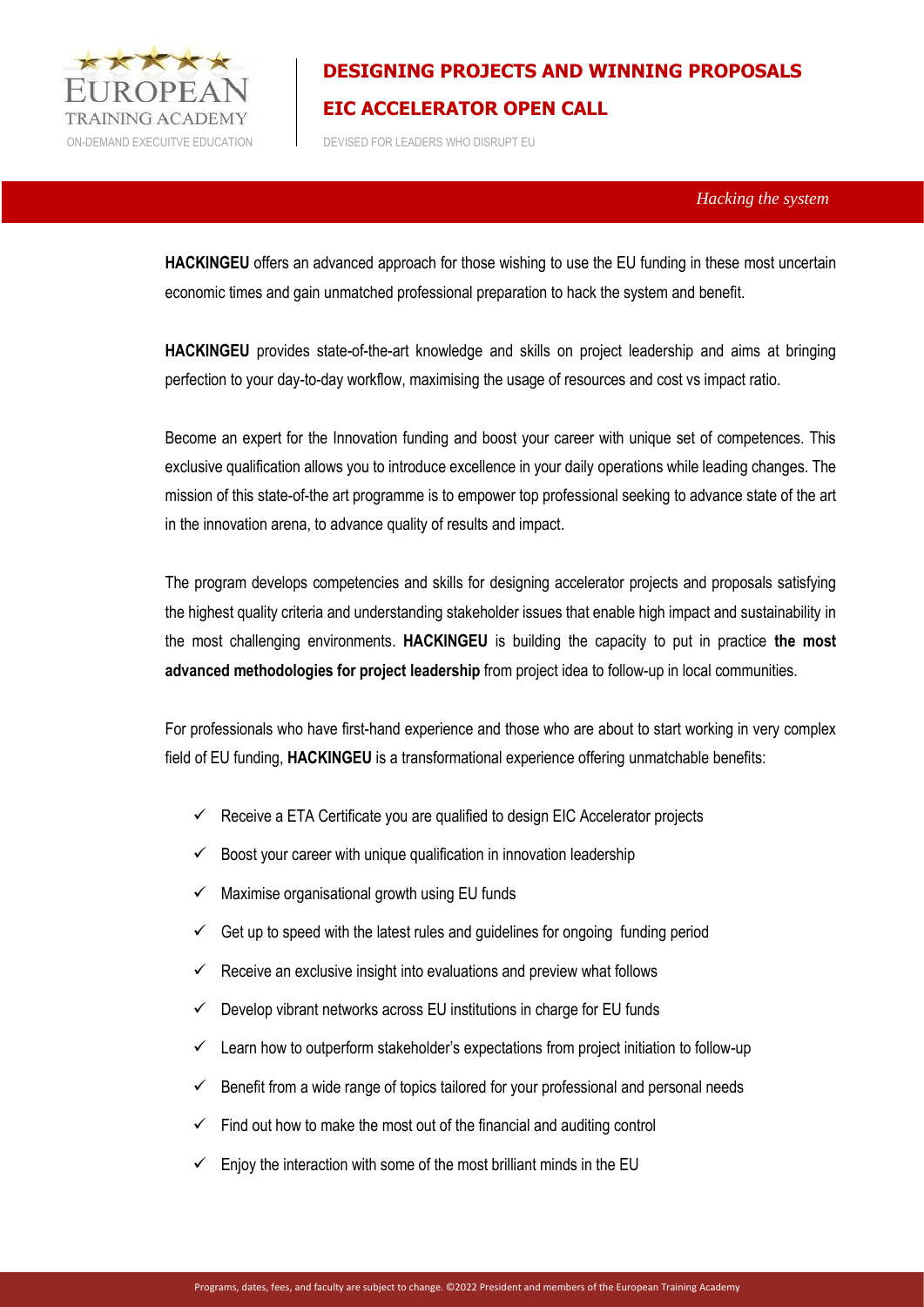

ON-DEMAND EXECUITVE EDUCATION DEVISED FOR LEADERS WHO DISRUPT EU

 *Hacking the system* 

### **CERTIFICATE**

Certificate "Designing projects and writing winning proposals for EIC Accelerator open call" issued by the European Training Academy is awarded to participants who successfully complete compulsory modules. Internship is offered optionally.

In case you are submitting a proposal for the 15<sup>th</sup> of June cut-off you can order a pre-evaluation of your proposal by senior experts / evaluators and receive feedback before the final submission of a proposal.

### DURATION AND LOCATION

- 27 28. May 2022. Pre evaluation of project proposals **webinar online.**
- 03 04. June 2022. Pre evaluation of project proposals **webinar online.**
- 10 11. June 2022. Pre evaluation of project proposals **webinar online.**
- 19 20. August 2022. Training for project design and proposal writing **online.**

### APPLICATION PROCESS

Since qualified candidates are admitted on a rolling, space-available basis, early application is encouraged. You may apply by sending your info (Name, Last Name, Phone number, and Organisation) at info@eutraining.info; Please specify are you applying for **HACKINGEU.**

You will immediately receive orientation documents and invoice. You will be officially enrolled in the program upon the reception of the installation payment when you will receive preparatory materials; Admission is selective and based on professional achievement and organizational responsibility. No formal educational requirements apply, but proficiency in written and spoken English is essential.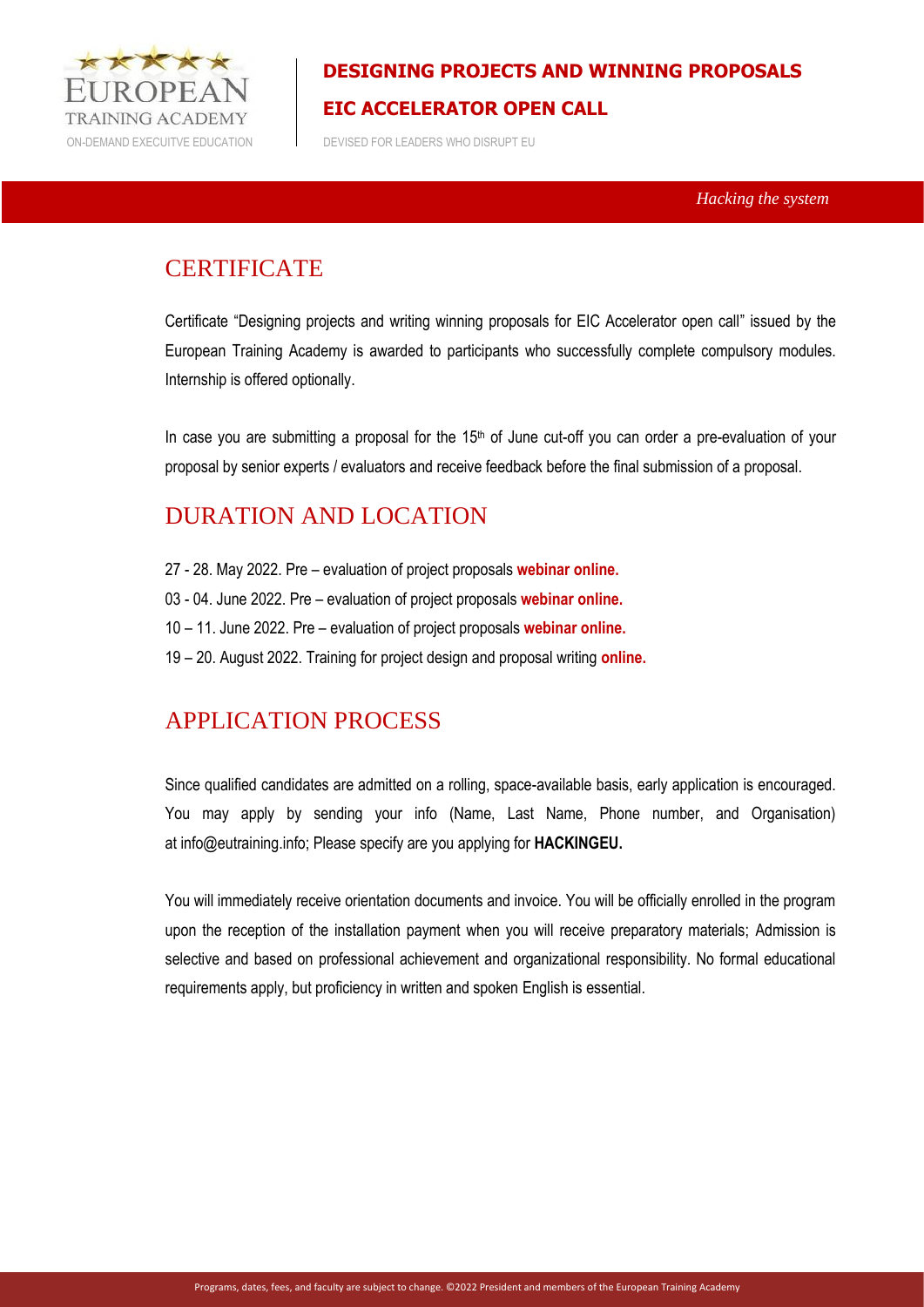

 *Hacking the system* 

## PROGRAM AGENDA

| Day I                                                 |
|-------------------------------------------------------|
| <b>Session I-POWER AND INFLUENCE</b>                  |
| Power bases, influence strategies and tactics         |
| Wiring into stakeholders                              |
| Hacking organisations, cultures and personality types |
| Using conflicts as resources                          |
| <b>Session II - ADAPTIVE LEADERSHIP</b>               |
| Leadership theory and practice                        |
| Adaptive Leadership tools                             |
| Political landscape and games                         |
| Designing effective interventions                     |
| <b>Session III - RESELIANCE</b>                       |
| Scenario planning and foresight                       |
| Developing resilience                                 |
| Advancing personal intelligence                       |
| Advancing organisation effectiveness                  |
| <b>Session IV - COVERUP</b>                           |
| Political priorities                                  |
| Policies, Strategies, Work programmes                 |
| Market intelligence                                   |
| <b>Targeting vs Visibility</b>                        |

Day II

### **Session I – PROJECT DESIGN**

Evaluation Criteria

Excellence

Impact

Implementation

#### **Session II – PROPOSAL WRITING**

Intelligently interpreting instructions

Providing the evidence

Narrowing down evaluators choices

Eliminating threats

### **Session III - PROPOSAL EVALUATION**

Diagnostics – Project model

Design - Project model

Dragons Den

Evaluation secrets

#### **Session IV – Coaching and Q&A**

Participants will choose specialisation field to practice all tools and technics explained. Under the guidance of experienced practitioners, participants will be confronted with the key questions, individually, to help them formulate a winning proposal.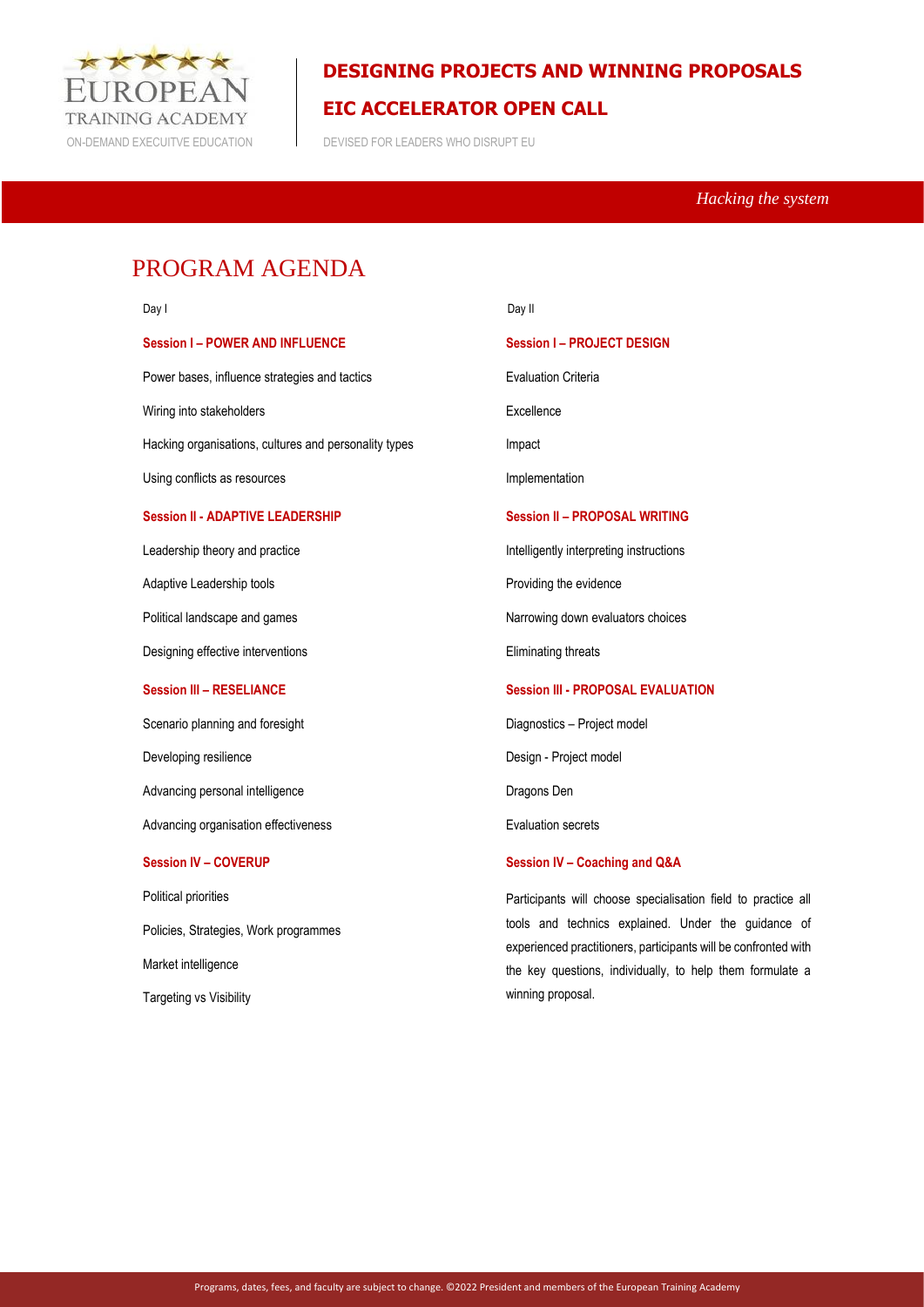

ON-DEMAND EXECUITVE EDUCATION DEVISED FOR LEADERS WHO DISRUPT EU

 *Hacking the system* 

### PRACTICAL INFO

**Teaching Methods -** Lectures and case studies - Workshops - Discussions and Q&A Sessions – Project Models - Interactive exercises – Experiential learning - Small group tasks - Rich course material – And knowledge checks at the end of each day.

**The Experiential Learning** encourages active interplay between conceptual frameworks and their implementation in complex real-world settings. Focusing on new EU funding procedures and opportunities **HACKINGEU** examines the project cycle management, identifying key variables for success at each stage, refining necessary communication and fundraising skills, increasing leadership capacity and providing irreplaceable insights into best practices; As an added value programme is based on participants' own concrete initiatives under supervision of leading EU experts, interconnecting activities and networks that may reinforce each-other. No other program puts you face to face with the real dangers and challenges of leading changes under supervision of the leading experts.

**Our Global Curriculum** integrates the best practices and cultural insights of the world's top business and governance schools adapted for the needs of your local economies and communities. You will return with the latest strategies for achieving your organisation's goals and your career objectives. English language (100%)

**A Diverse Group** of participants from governments, businesses, NGOs, academic and security sectors will share their different perspectives and life experiences and enable unique coalition necessary for impactful, innovative and sustainable projects. You will leave with a powerful network that spans functions, institutions, and the regional economies.

**Participation fee for** this unique program offers unmatched cost vs impact ration at € 320 per day; The total of €640 for the Certificate "Designing EIC Accelerator projects and writing winning proposals". Tuition fee includes Participation in courses and study materials in digital versions. Accommodation, travel and personal costs are at the expense of the participants or their administration. Proposal pre-evaluations online are charged at the same rate of  $\epsilon$  320 per day. During pre-evaluations you may interact with evaluators.

Early and group registrations qualify for reduction of 10% two weeks before the event.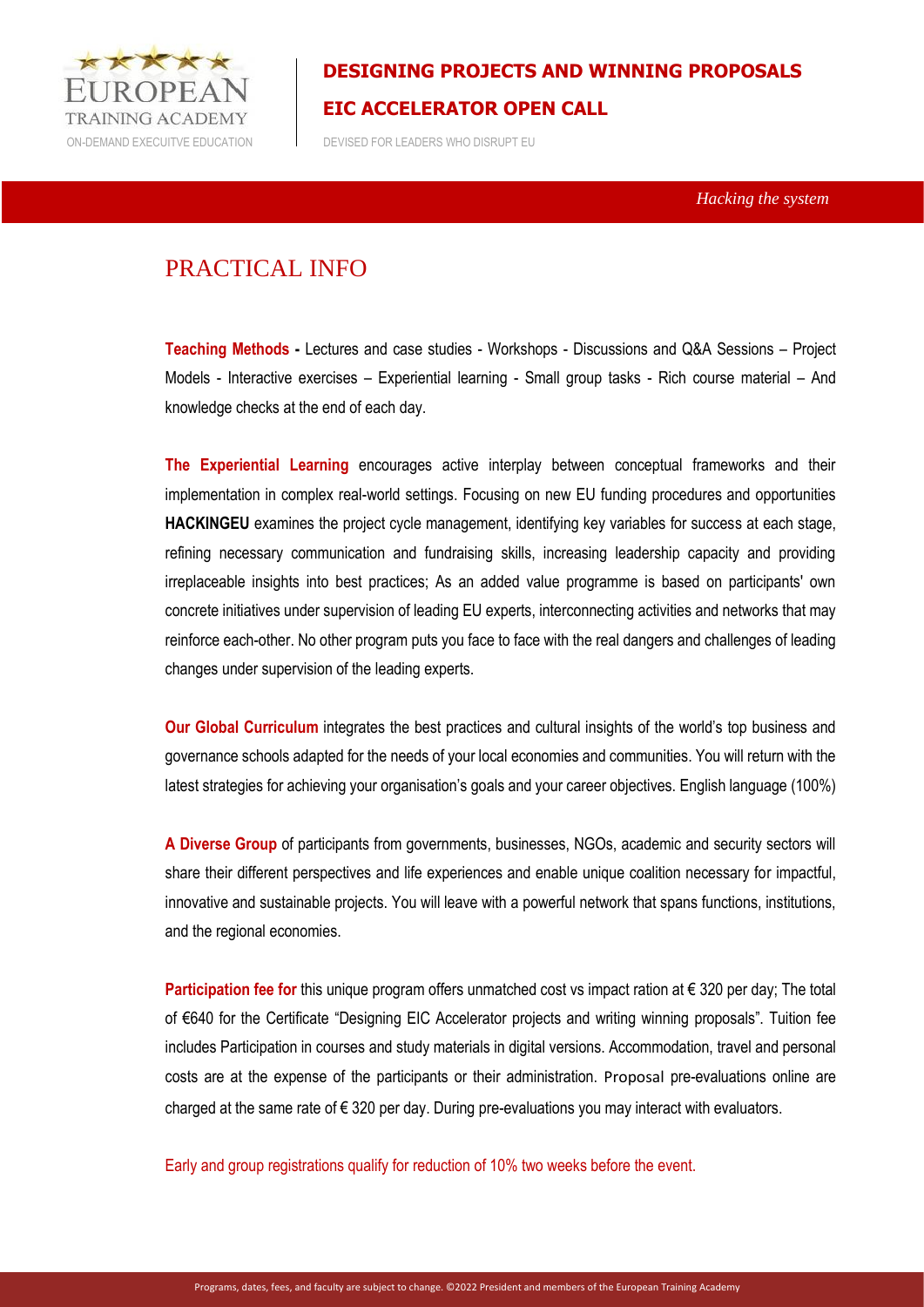

ON-DEMAND EXECUITVE EDUCATION DEVISED FOR LEADERS WHO DISRUPT EU

 *Hacking the system* 

### **SUCCESS**

ETA is where reform leaders convene. You will do more than prepare for the next step in your career. You will develop worldview, analytical tools, alliances, strategic skills, and leadership capacity to master the complex global challenges that face your local community today.

Our programs have already been evaluated with the highest marks by more than 10000 participants from respectable organisations including:

Universities of Warsaw, University of Newcastle, Ghent University, Amsterdam University of the Arts, Antwerp Management School, Stockholm University of the Arts, Vytautas Magnus University, Norwegian School of Economics, Faculty of Law Radboud University Nijmegen, Universite Pierre et Marie Curie, Louven University, Utrecht University, Westfalische Wilhelms Universitat Munster, University of Belgrade, University of Novi Sad, University of Zagreb, University of Sarajevo, University of Maribor, University of Bitola, University of Kragujevac, University of Osijek, University of Rijeka, University Mediterranean Podgorica etc. Polish Science Contact Agency..

INTERPOL, Atlantic Group, Siemens, Philips, Robert Bosch, Schneider Electric, Hewlett Packard, Leo Burnett, Croatian Electric Power (HEP), Croatian Transmission System Operator (HOPS), Elektroprivreda BiH, Department CTP Plant, Petroleum Industry of Serbia (NIS), Telekom, Amiga, Dam Mont, 3M, SAGA, Asseco, MFC Mikrokomerc, Vlatacom, Link Group, NICAT, OSA Engineering, Enel PS, IPSOS, GfK, Patent Co, Avalon Production, Planit, EkoAgri, Alfa Plam, Galenika pharmaceuticals, Krajina petrol, Bivoda, Albus ad, Energoprojekt, Srbija Šume, Port of Belgrade, Poliex Research and Development Centre..

Deloitte Touche, Credit Agricole, Societe Generale Bank, Hipo Alpe Adria Bank, KBC Bank, Serbian Bank, Moscow Bank, Komercijalna banka, Citadel, Senzal Capital, Unicredit Leasing, BDO, BDD Euro fineks broker, World Vision International etc. ... and many others.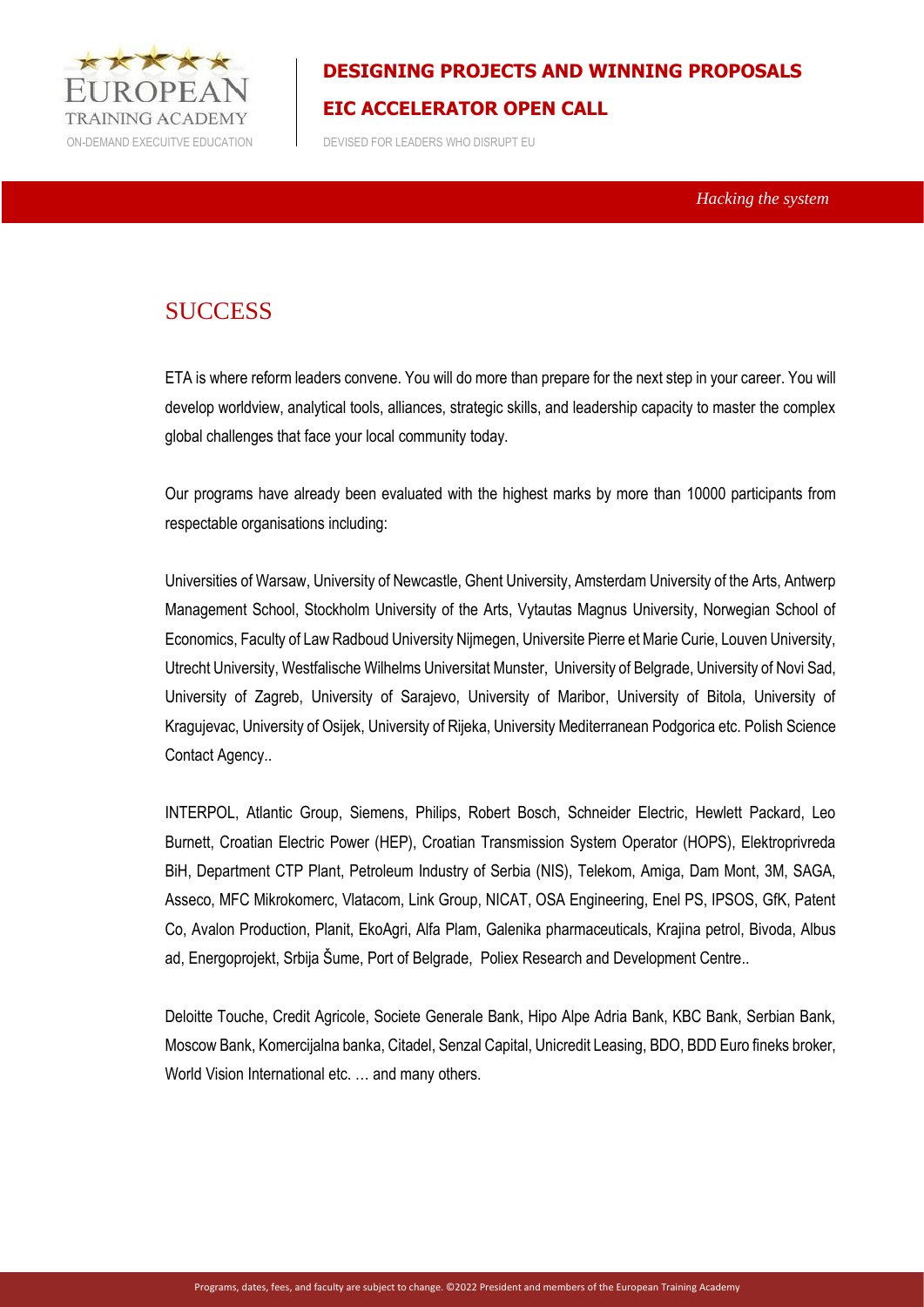

ON-DEMAND EXECUITVE EDUCATION DEVISED FOR LEADERS WHO DISRUPT EU

 *Hacking the system* 

## LEAD TRAINER



**Boško Nektarijević, MBA,** Extensive experience in proposal preparation for numerous FP7, H2020 and HE projects. Created innovation ecosystems and networks in over 10 countries. Writing proposals and implementing EU funded projects for over 20 years. Outstanding designer of SME Instrument and EIC Accelerator with 8 winning projects. Former manager of EU Access, Balkan Security Network and currently leading the European Training Network. Principal designer of educational programs

and trainer for more than 10000 people from all sectors (business, security, governments, scientists, NGO and political leaders). Evaluator for EU funded projects and programmes. Bachelor of Business Administration at Paris, France '99; MBA – Master of Business Administration at the SBS – University of Brussels '02; Executive education at Harvard University, USA '05. [Bosko Nektarijevic | LinkedIn](https://www.linkedin.com/in/nektarijevic/)

## EXPERTS TEACH EVERY MODULE

The following highly qualified and experienced speakers provided their expertise at related previous events:

Dr. Doris Pack MEP, former Chairwoman of the European Parliament committee for Western Balkans; Prof. Dr. Steve Quarrie, ETA, Dr. Thies Wittig, Dr. Jurgen Henke, Alojz Peterle MEP, Jelko Kacin MEP, Tanja Fajon MEP; Oscar Arias EC; Jeroen Jutte EC, Krisztian Gavel EC,; Svetlana Voinova EC, Massimo Cingolani EC, Fabrice Quertain EC, Stefan Weiers EC, Irmela Brach EC, Edward Tersmette EC, Joana Namorado EC, Mikola Dzubinsky EC, Kaisa Kononen, Quinta Martin and Victor Colon Rivera, the Institute for Progressive Leadership, Washington DC; Drazen Kapusta, Executive Director of the Cotrugli Business Academy; Daniela Glimm-Lükewille, Ms. Joy Kacenelenbogen, EC; Vito Borrelli, Camile Constans, Barbora Maronkova and Katrin Hett, NATO; Erica Weis EuropAid; Dr. Michael Ehrke Friedrich Ebert Stiftung; Gordana Pilipovic, Konrad Adenauer Foundataion, Timmo Stegelmann, HELP, Zoran Janakiev, Petrus Theuniz, Dr. Aleksandar Bankowski and many others ..